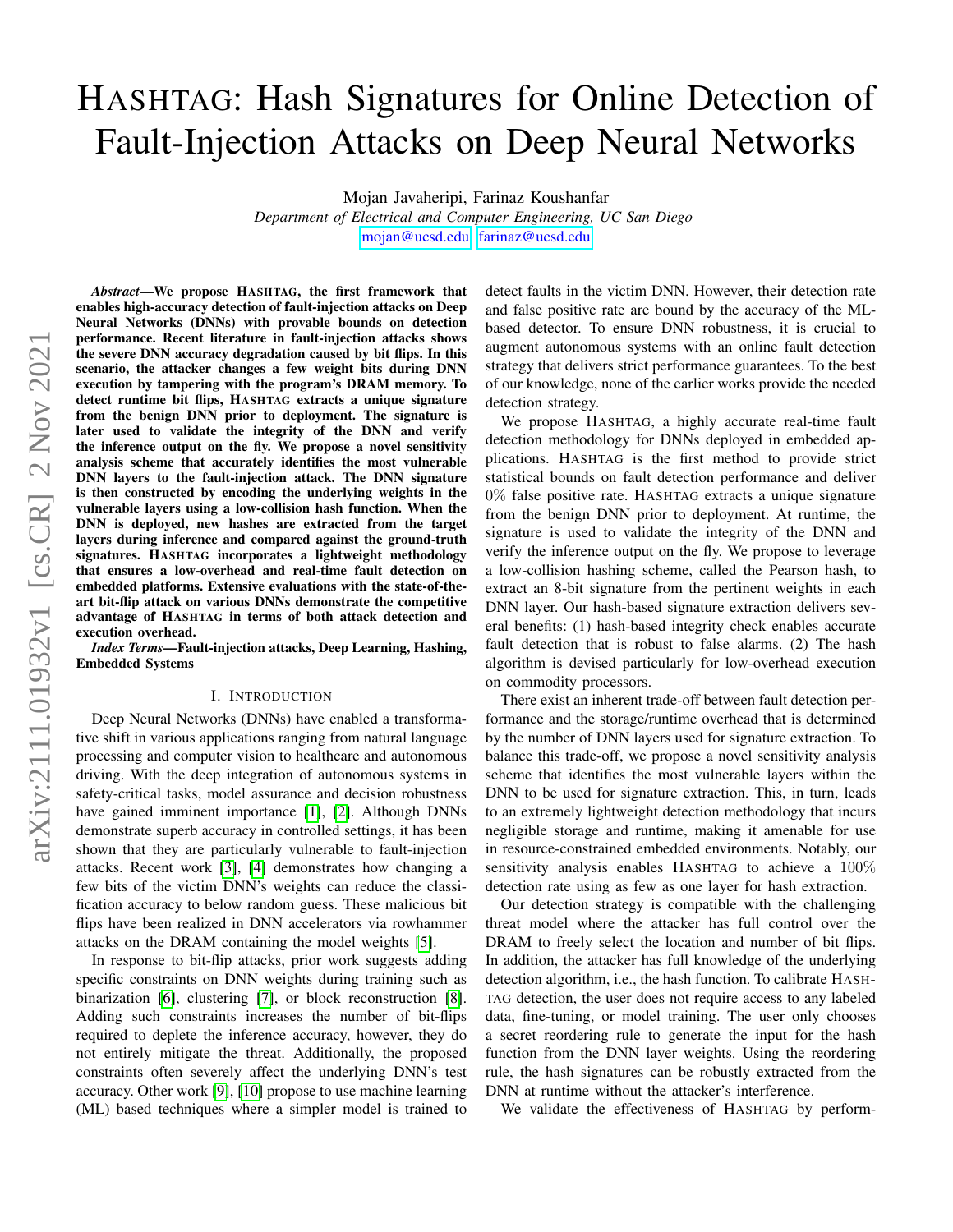ing extensive experiments on various DNN architectures and visual datasets. The evaluated DNNs are injected with the state-of-the-art progressive bit-flip attack [\[3\]](#page-8-0). We show that HASHTAG achieves a 100% detection rate with 0 false alarms while incurring  $\langle 1.3KB \rangle$  storage and  $\langle 1\% \rangle$  runtime compared to DNN inference on an embedded GPU. Our proposed methodology outperforms prior art across all benchmarks both in terms of attack detection and algorithm execution overhead. Compared to best prior work, HASHTAG shows orders of magnitude faster execution and lower storage.

In summary, the contributions of HASHTAG are as follows:

- Introducing HASHTAG, the first framework for online detection of DNN fault-injection attacks with provable guarantees on performance.
- Constructing a novel signature generation scheme based on Pearson hash which enables low-overhead and highly accurate fault detection.
- Providing lower bounds on attack detection rate using a statistical analysis of hash collision.
- Devising a sensitivity analysis to identify vulnerable layers within any given DNN architecture. HASHTAG automatically finds DNN layers with a high probability for attack and tailors the fault detection to those layers.

#### II. BACKGROUND AND PRIOR WORK

# *A. Bit-Flip Attack*

Recent work has developed various fault-injection techniques [\[11\]](#page-8-8)–[\[13\]](#page-8-9) that can be utilized to alter bits stored in the DRAM memory. These techniques give rise to the plethora of attacks that take advantage of the bit-flipping tools to induce adversarial behavior in deployed DNNs. Researchers have demonstrated the vulnerability of DNNs to fault-injection attacks that target model parameters. Perhaps the pioneer in this domain is [\[14\]](#page-8-10) which alters a single parameter throughout the DNN to change the classification result. Follow-up work [\[4\]](#page-8-1) analyzes the effect of targeted bit flips induced by the Row hammer attack on DNN accuracy. The authors perform the bit flips in the floating-point representation and show that their injected bitwise errors can lead to  $> 90\%$  accuracy degradation when applied on certain DNN parameters.

Current state-of-the-art bit-flip attack [\[3\]](#page-8-0) leverages a gradient-based progressive bit search to strategically identify the vulnerable bits in the DNN. Their attack is applied on quantized DNN parameters with the fixed-point representation. Other variants of the bit-flip attack exist which leverage a similar adaptive method to find the vulnerable bits but differ in the attack objective: rather than degrading the accuracy on all samples, authors of [\[15\]](#page-8-11), [\[16\]](#page-8-12) perform bit flips to misclassify certain input examples as a target class. In this paper, we direct our focus to the generic untargeted bit-flip attack [\[3\]](#page-8-0), [\[5\]](#page-8-2) as it provides the most general attack objective. We emphasize that HASHTAG is applicable to other attack variants as our methodology relies on signature extraction and verification. This, in turn, allows us to detect (adversarial) changes in DNN parameters regardless of the underlying attack objective.

**Attack Formulation.** Let us denote by  $\{B_l\}_{l=1}^L$  the total bits from the Two's complement representation of per-layer DNN weights where  $l$  is the layer index. To maximally reduce the DNN accuracy, the attacker iteratively identifies the bit with the highest gradient  $\max_{B_l} |\nabla_{B_l} \mathcal{L}|$  in each layer of the DNN. Here,  $\mathcal L$  denotes the DNN inference loss. Once the perlayer most vulnerable bits are detected, the new loss will be measured for each candidate bit-flip. Finally, the bit that results in the maximum loss is selected and flipped. The iterative process continues until the DNN accuracy falls below the attacker's desired value.

#### *B. Existing Defenses*

Prior art propose various techniques to increase robustness to fault-injection attacks that occur during DNN training and execution. To thwart training-time attacks, authors of [\[17\]](#page-8-13), propose a trust-based framework as the fault detection mechanism. The performance of this method is strongly dependant on the accuracy of the trust evaluation mechanism [\[18\]](#page-8-14), [\[19\]](#page-8-15). In this paper, we direct our focus to fault injection attacks applied on the DNN's internal parameters at inference time.

Several prior defenses against inference-time fault injection attacks suggest adding specific constraints to the model during training. Authors of [\[7\]](#page-8-4) show that adding a piece-wise clustering constraint to the training objective or performing binarized training can improve resiliency. Follow-up work [\[8\]](#page-8-5) proposes to locally reconstruct DNN weights during inference to minimize or defuse the effect of the bitwise error caused by the bit flips. Such methods increase the number of bit flips required to reduce the victim DNN's classification accuracy. However, they do not detect or prevent fault-injection attacks. Additionally, due to the added constraints on the pertinent DNN, these methods reduce the inference accuracy of the victim model. Compared to these methods, HASHTAG does not affect the inference accuracy in any way and is able to detect the occurrence of bit flips with 100% accuracy.

Other works suggest adding an ML-based attack detection mechanism. Authors of [\[9\]](#page-8-6) train a smaller, checker network to verify the classification results produced by the original DNN. In case of a mismatch, the task is repeated and the output of the victim DNN is accepted, which results in a low detection rate. Compared to HASHTAG lightweight detection method, the checker DNN incurs a higher computational/storage overhead and can itself be subject to fault-injection attacks. Another work [\[10\]](#page-8-7) uses the magnitude of the gradient to find sensitive weights. The authors then train a binary classifier on the sensitive weights to find bit flips. The ML-based detection techniques are bound by the classification accuracy of the underlying detector model and thereby have lower true positive rate and higher false positive rate compared to HASHTAG. We provide a probabilistic lower bound on HASHTAG detection performance that outperforms prior work.

Most recently, authors of [\[20\]](#page-8-16) employ checksums to detect bitwise errors in weight groups. The detection performance of the proposed methodology relies on the choice of the group size, i.e., the number of weights used to compute each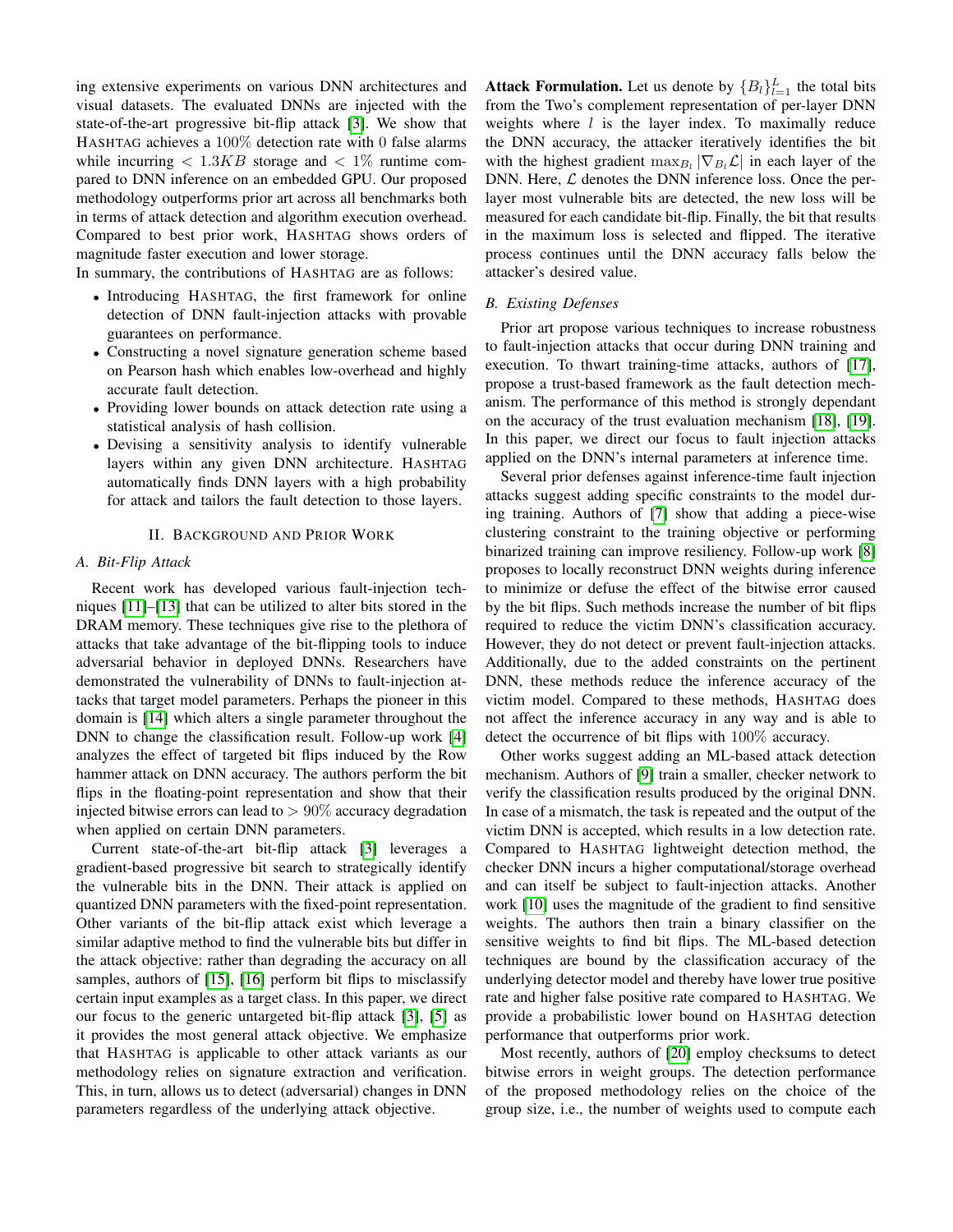checksum value. To obtain a good trade-off between detection performance and the storage/runtime overhead, the authors suggested using higher group sizes. From a probabilistic pointof-view, checksum on large groups has higher false negative rate compared to our hash-based mechanism. This is because checksum inherently overlooks specific even-numbered bit flips. As shown in our experiments, the best reported results from [\[20\]](#page-8-16) achieve lower detection accuracy compared to HASHTAG while requiring higher storage and runtime.

# III. HASHTAG METHODOLOGY

Figure [1](#page-2-0) demonstrates the high-level overview of HASHTAG methodology for detecting fault-injection attacks in DNN parameters, i.e., bit flips. The core idea in HASHTAG is to generate a compact (ground-truth) signature from the benign DNN. This is done by generating per-layer hashes of DNN parameters prior to model deployment. The signature is then used to verify the integrity of DNN parameters during execution to validate the inference result and mitigate malicious behavior. Our detection methodology incurs minimal computation/storage overhead and is devised based on lightweight solutions to enable efficient and real-time execution in embedded systems. HASHTAG comprises two main phases to detect anomalies in DNN parameters:

Pre-processing Phase. HASHTAG preprocessing is a one-time process in which the detection mechanism is calibrated for the underlying victim DNN. There exist an inherent tradeoff between attack detection performance and the computation/storage requirement for extracting layer signatures; On the one hand, hashing all layers ensures that the detection mechanism can universally adapt to attacks in any subset of layers. On the other hand, hash computation and storage are linear in the number of layers used for detection. We observe that various DNN layers are not equally targeted by fault-injection attacks. Motivated by this, we devise a novel sensitivity analysis scheme that models the vulnerability of DNN layers to bit-flip attacks. The top-k most vulnerable layers, called *checkpoint layers*, are then used to extract the hashes. This, in turn, allows HASHTAG to maximize detection performance under any given computation/storage budget.

**Online Execution.** This recurring phase is activated when the underlying DNN is queried. During online execution, new hashes are extracted from checkpoint layers in parallel to the DNN inference. The new hashes are then validated against the ground-truth hash values from the pre-processing phase to verify the legitimacy of model parameters. Upon hash mismatch, an alarm flag is raised to notify the user that the system is compromised. The user shall then evict the deployed model and reload the ground-truth weights from the source.

# <span id="page-2-1"></span>*A. Threat Model*

In this paper, we direct our focus to fault-injection attacks that target DNN parameters, i.e., the bit-flip attack. In this scenario, the attacker has full knowledge of the victim DNN architecture and its parameters. They further know the physical address of the model parameters and have access to a subset

<span id="page-2-0"></span>

Fig. 1: Global flow of HASHTAG detection. During the preprocessing phase, we generate a customized signature from a selected subset of DNN layers. During online execution, the signature is used to validate the model's integrity in real-time.

of the data used for training the DNN. The attacker uses the data to progressively identify vulnerable weights and flip their value. This is done by performing a Row Hammer Attack (RHA) [\[11\]](#page-8-8) on DRAM locations where the model parameter are stored [\[4\]](#page-8-1), [\[5\]](#page-8-2). To keep the attack stealthy and reduce the high cost of RHA, we assume the attacker is motivated to minimize the number of flipped bits as is observed in the state-of-the-art attacks [\[3\]](#page-8-0), [\[15\]](#page-8-11). As such, we do not consider random bit flips since they are shown to be ineffective in reducing DNN accuracy even with a high number of flipped weights [\[3\]](#page-8-0), [\[5\]](#page-8-2).

We evaluate our detection in the challenging white-box scenario where the attacker knows which layers are used for detection. He is also fully aware of the hash algorithm used for generating the per-layer signatures. However, he does not know the secret hash values and the parameter ordering used for generating the hashes. Following prior work [\[20\]](#page-8-16), we assume the secret hashes are stored in the secure on-chip SRAM which is not accessible by the attacker. Note that even when SRAM storage is not available, our detection secrets are still immune to RHA. This is due to their low memory footprint (less than 5 KB) that makes them hard to target by RHA as shown in [\[4\]](#page-8-1).

## IV. HASHTAG COMPONENTS

# *A. Hash-based Signature Extraction*

Hash functions generate a constant-length code value which is independent of the size of the corresponding hashed data. This property motivated us to leverage hashing as the underlying mechanism for extracting DNN layer signatures. Among the available hash functions, HASHTAG incorporates the Pearson hash [\[21\]](#page-8-17) which operates on input streams at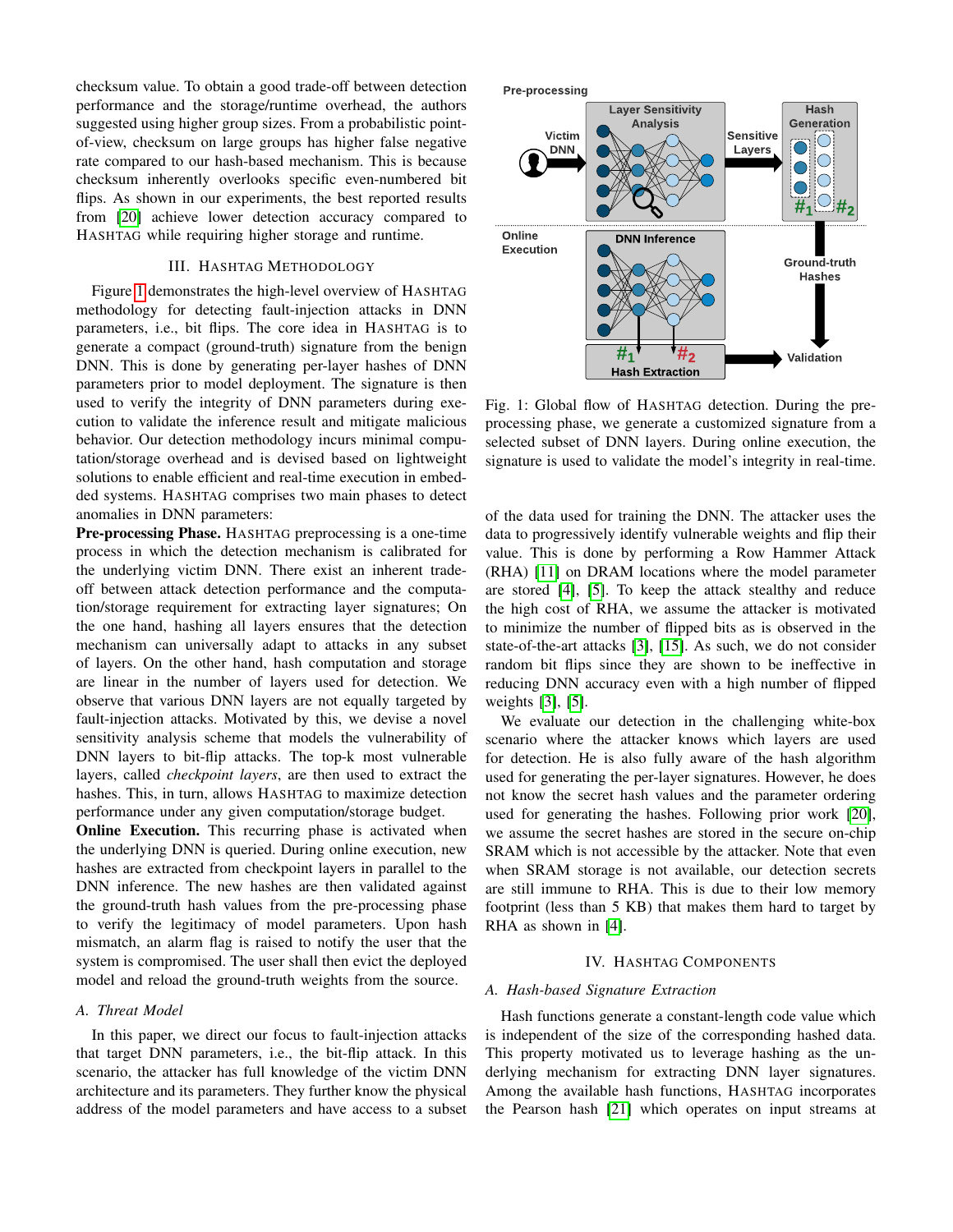Byte granularity. Below we present the Pearson scheme for generating an 8-bit hash value.

Pearson Hash Formulation. The user generates a *hash table* T which contains a random permutation of integer values in the range [0, 255], i.e.,  $\mathbb{Z}_{256}$ . For an incoming vector of length N containing Byte values  $\{x_i\}_{i=1}^N$ , the Pearson hash is defined recursively as follows:

<span id="page-3-0"></span>
$$
h(x_1, x_2, \dots, x_N) = T(h(x_1, x_2, \dots, x_{N-1}) \oplus x_N)
$$
 (1)

where  $\oplus$  represents the XOR operation. Since T is an arbitrary permutation of values in  $\mathbb{Z}_{256}$ , there exists a total of (256)! hash variations for a fixed input stream. The Pearson hash can be extended to generate hashes longer than 8 bits by repeating the above process several times and concatenating the results. However, as shown in our experiments, the 8-bit Pearson hash accurately detects the state-of-the-art bit-flip attack [\[3\]](#page-8-0).

Our hashing scheme provides several desirable characteristics that makes it particularly amenable for low-overhead detection of fault injection attacks: (1) The hash computation is well-defined for execution in 8-bit processors and embedded CPUs [\[21\]](#page-8-17). (2) The hashing scheme is applicable to input streams of varying lengths, thereby providing high customizability for various DNN layer configurations. (3) Pearson hash accommodates input streams with fixed-point representation which have been target to contemporary bit-flip attacks [\[3\]](#page-8-0), [\[15\]](#page-8-11). Fixed-point parameter values are observed in quantized DNNs that are widely deployed in embedded systems.

Signature Generation. To extract the ground-truth signature from a benign DNN layer, we first generate a random hash table T. The pertinent layer parameters are then fed to Equa-tion [\(1\)](#page-3-0) as the input stream  $x_1, x_2, \ldots, x_N$  to generate the secret hash of the layer. The hash input stream is generated using a user-defined secret *ordering*. An example of such ordering is shown in Figure [2.](#page-3-1) Here, the hash input stream is constructed by first traversing the layer's weight kernel in the output channel dimension. Ordering adds a zero-cost layer of complexity to HASHTAG signature generation which prevents the attacker from reproducing the per-layer secret hashes. Note that the hash input ordering does not affect HASHTAG detection performance. The user can easily choose different secret orderings for various layers or change the ordering at any time to reinforce system integrity.

#### *B. Bounds on Detection Performance*

In this section, we provide the worst-case performance bounds on our hash-based detection mechanism. Recall from the threat model (Section [III-A\)](#page-2-1) that the attacker is not aware of the secret ordering used to generate the hashes from layer parameters. As such, even if the attacker gains full access to the Pearson hash tables, they will not be able to reproduce the ground-truth hash values. The attacker, therefore, performs the bit-flip attack without taking extra measures to preserve the ground-truth hashes. In this context, the lower bound on HASHTAG detection can be obtained by quantifying the probability of collision in our hashes. Collision occurs when multiple input streams are mapped to the same output hash.

<span id="page-3-1"></span>

Fig. 2: Reordering parameters in an example Convolution layer for generating the hash input stream. The layer parameters are the convolution weight kernels  $\in \mathbb{R}^{k \times k \times C_i \times C_o}$  where k,  $C_i$ ,  $C<sub>o</sub>$  denote the kernel size, input channels, and output channels.

We analyze hash collision in two separate scenarios where the attacker alters 1) one or 2) more than one element of the parameter tensor in the target layer.

*1) Single-element Alteration:* When the attacker alters only one element in the weight block where the hash is computed, the user can detect the hash mismatch with 100% accuracy. This is due to an intrinsic collision property for the Pearson hash: for two input streams with exactly one value difference, the probability of collision is zero when the streams are Pearson hashed.

Let us denote the altered weight value by  $\tilde{x}_m$ . The Pearson hash operation for the first  $m$  bits can be written as:

$$
h_m = T(h_{m-1} \oplus \tilde{x}_m) \tag{2}
$$

where  $h_i$  is the short notation for  $h(x_1, x_2, \ldots, x_i)$ . Since the first  $m - 1$  bits are unaltered, the value of  $h_{m-1}$  remains constant. By changing  $x_m$ , the hash value  $h_m$  changes due to the bijective property of the hash table  $T$ . Since the remaining weight elements  $x_i|_{i=m+1}^N$  are unaltered, the new hash  $h_m$ propagates through the rest of the input chain, resulting in a different final hash  $h_N$  compared to the original weight block.

*2) Multi-element Alteration:* In cases where the attacker changes more than one weight value in the hash block, a possibility arises that the hash mismatch caused by the earlier perturbed elements is later corrected by a subsequent perturbed weight element such that the overall hash value  $h_N$  remains unchanged. Without loss of generality let us assume only two elements are altered:  $\tilde{x}_m$  and  $\tilde{x}_n$  ( $m < n$ ). As shown previously, changing the  $m<sup>th</sup>$  element, results in a new hash value that propagates through the input chain until the next changed element. Let us denote the hash value of the first  $n - 1$  elements in the original and altered weight blocks by  $h_{n-1}$  and  $\tilde{h}_{n-1}$ , respectively. To ensure the final hash value of the block remains the same, the new value of the  $n<sup>th</sup>$  element  $\tilde{x}_n$  needs to satisfy the following equation:

$$
h_{n-1} \oplus x_n = \tilde{h}_{n-1} \oplus \tilde{x}_n \tag{3}
$$

The above equation limits the number of allowed values for  $\tilde{x}_n$  to only one. As such, the overall probability of obtaining the same hash after altering the bits in two elements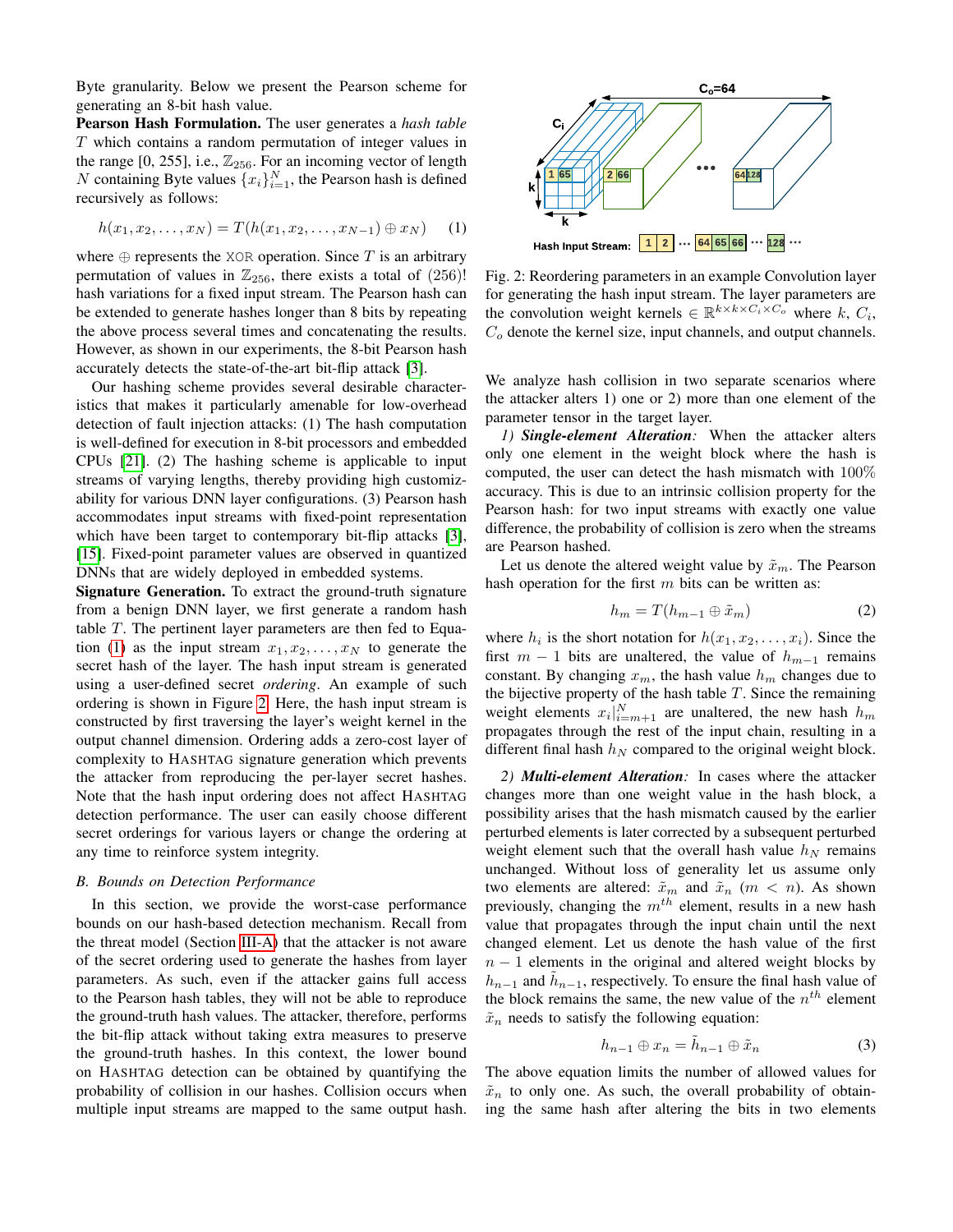is  $\frac{1}{256} \sim 0.004$ . This probability quantifies the chance of collision occurring in our hashing scheme and remains the same for any arbitrary number of elements altered bigger than one. As such, our (worst-case) lower bound on hash mismatch detection for the DNN is  $\left(\frac{1}{256}\right)^{l_a}$ . Here,  $l_a$  denotes the number of attacked layers where more than one weight element is flipped by the attacker.

We empirically evaluate our developed bound by performing multiple runs of hash extraction on an arbitrary input stream of length 1000. We randomly change a subset of  $k$  values within the input and measure the collision rate. As seen in Figure [3,](#page-4-0) by increasing the number of experiments, the collision probability asymptotically reaches 0.004 in all settings, which is compatible with the bound from our statistical analysis.

<span id="page-4-0"></span>

Fig. 3: Collision rate versus number of trial runs for hashing an input stream of length 1000. Each trial randomly changes a subset  $k \in [2, 3, 6, 8, 12, 16]$  of message elements.

#### *C. Per-layer Sensitivity Analysis*

State-of-the-art fault injection attacks leverage various techniques to identify weight values that most affect the accuracy if altered. By targeting the attack towards such vulnerable weights, the attacker requires very few bit flips to degrade the accuracy of the victim DNN below random guess. Motivated by this, we devise a sensitivity analysis that accurately finds the subset of layers inside the victim DNN that are most prone to fault injection. Our sensitivity formulation is inspired by prior work in DNN pruning [\[22\]](#page-8-18). Specifically, we utilize Taylor expansion to model the effect of per-layer weight change on DNN accuracy as an effective measure of sensitivity.

Linear layers in DNNs comprise two key parameters, namely the weight and bias:  $(W, b)$ . Let us represent the entire parameter set for a given DNN with  $L$  layers by  $P = \{(W, b)_1, (W, b)_2, \dots (W, b)_L\}$  where the subscript denotes the layer index. Training the DNN is equivalent to minimizing a loss function  $\mathcal{L}(D, P)$  over a corpus of data  $D = (x_1, y_1), \ldots, (x_d, y_d)$  where x and y correspond to input examples and their labels, respectively. To degrade a pretrained DNN's accuracy, the attacker's goal is to maximize the loss over the given dataset. Let us denote by  $P$  and  $\tilde{P}$ , the parameters of the DNN before and after the attack. We model the attack objective as:

$$
\max_{\tilde{P}} (\mathcal{L}(D, P) - \mathcal{L}(D, \tilde{P}))^2
$$
 (4)

We, therefore, quantify the sensitivity of each DNN parameter by the increase in loss value caused by changing it. Bit-flip attacks often alter the sign as it causes the most dramatic change in the value of the underlying parameter, thereby greatly influencing the accuracy [\[3\]](#page-8-0). As such, we model parameter sensitivity by altering the sign  $\tilde{p} = -p$  and measuring the effect on loss. Here the lower case  $p$  represents individual weight/bias elements in the DNN. The sensitivity  $S(\cdot)$  for the  $n^{th}$  parameter  $p_n$  can thus be measured as:

<span id="page-4-1"></span>
$$
S(p_n) = (\mathcal{L}(D, P) - \mathcal{L}(D, \tilde{P}|_{\tilde{p}_n = -p_n}))^2
$$
 (5)

Since individual computation of [\(5\)](#page-4-1) for each weight element inside the DNN is computationally prohibitive, we leverage Taylor expansion to estimate  $S(.)$ . For a given function  $f(x)$ , the first-order approximation using Taylor polynomials at point  $x = a$  is given by:

$$
f(x) \approx f(a) + (x - a) \times \frac{\partial f}{\partial x}\Big|_{x=a} \tag{6}
$$

By replacing  $f$  in the Taylor expansion formula with the loss function  $\mathcal{L}$ , we can rewrite [\(5\)](#page-4-1) as:

$$
\mathcal{L}(D, P) - \mathcal{L}(D, \tilde{P}|_{\tilde{p}_n = -p_n}) \approx 2p_n \times \frac{\partial \mathcal{L}}{\partial p_n}
$$
 (7)

We thus measure the sensitivity of parameter  $p_n$  as:

<span id="page-4-2"></span>
$$
S(p_n) \propto (p_n \times \frac{\partial \mathcal{L}}{\partial p_n})^2
$$
 (8)

Note that the formula shown in [\(8\)](#page-4-2) can be easily computed using a simple backward pass through the network to compute the first-order gradients. Once the sensitivity is obtained for each weight element, we define the sensitivity of each layer as the average over top-5 sensitivity values of its enclosing elements. We empirically explain our reason for choosing the top-5 weights by providing an analysis of the bit-flip attack in Section [V-B](#page-5-0)

# V. EXPERIMENTS

In the following, we provide a comprehensive evaluation of HASHTAG performance along with various analyses and discussions. Section [V-A](#page-4-3) encloses details of our benchmarked models and datasets, attack setup and implementation, as well as definitions for the utilized evaluation metrics. Section [V-B](#page-5-0) provides an analysis of the attack profile to clarify various design choices. Finally, in Section [V-C](#page-5-1) we report the detection performance of HASHTAG, provide comparisons with the best prior art, and analyze the storage and computation requirements of HASHTAG.

## <span id="page-4-3"></span>*A. Experimental Setup*

Benchmarks. We evaluate HASHTAG on two image datasets, namely, CIFAR10 [\[23\]](#page-8-19) and ImageNet [\[24\]](#page-8-20). The datasets contain 10 and 1000 classes of RGB images of dimensionality  $32 \times 32$  and  $224 \times 224$ , respectively. We separate 20 examples from each class in the training data and create a small heldout *validation* dataset. This validation set is used to perform sensitivity analysis in the pre-processing phase.

Table [I](#page-5-2) encloses an overview of the DNN architectures evaluated on each dataset and their baseline test accuracies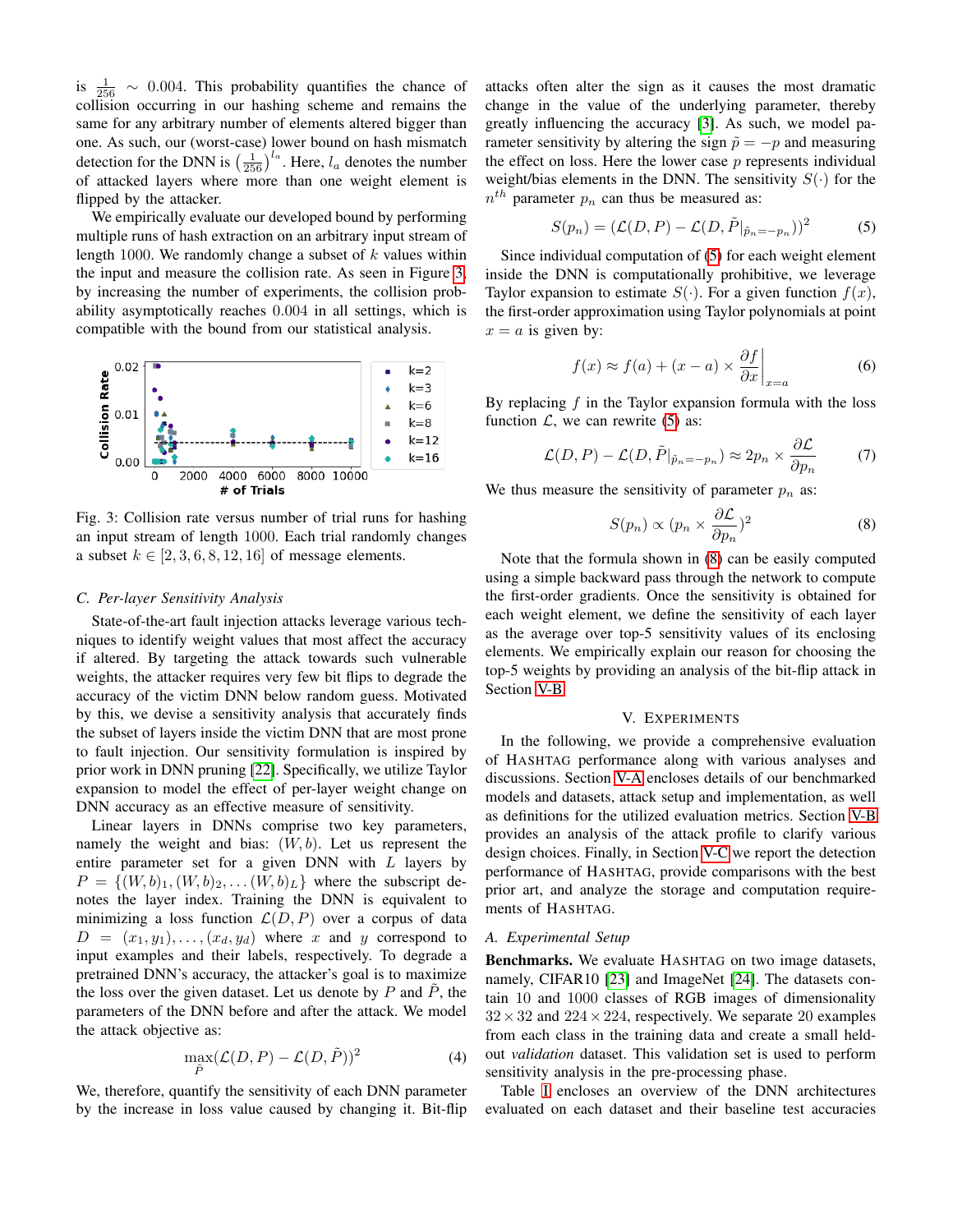with 8-bit quantization. We evaluate CIFAR10 on two DNNs, namely, ResNet20 [\[25\]](#page-8-21) and VGG11 [\[26\]](#page-8-22). For ImageNet, we perform experiments on four DNNs, namely ResNet18 [\[25\]](#page-8-21), ResNet34 [\[25\]](#page-8-21), AlexNet [\[27\]](#page-8-23), and MobileNetV2 [\[28\]](#page-8-24).

<span id="page-5-2"></span>TABLE I: Overview of the evaluated benchmarks. Here, CONV and FC represent Convolution and Fully-connected layer, respectively. The baseline top-1 accuracy and the average number of bit flips are reported for 8-bit quantized DNNs.

| Dataset  | Model     | Layers              | $Top-1$<br>Acc $(\%)$ | <b>Bit Flips</b> |
|----------|-----------|---------------------|-----------------------|------------------|
| CIFAR10  | VGG11     | 8 CONV, 3 FC        | 89.3                  | 90               |
|          | ResNet20  | 19 CONV, 1 FC       | 91.9                  | 18               |
| ImageNet | AlexNet   | 5 CONV, 3 FC        | 55.5                  | 25               |
|          | ResNet18  | 20 CONV, 1 FC       | 68.8                  |                  |
|          | ResNet34  | <b>36 CONV, 1FC</b> | 72.8                  | Q                |
|          | MobileNet | 52 CONV, 1 FC       | 70.3                  |                  |

Attack Configuration. We leverage the open-source imple-mentation<sup>[1](#page-5-3)</sup> of the state-of-the-art bit-flip attack [\[3\]](#page-8-0) to evaluate our detection. The attack batch size is set to 128 and 64 for CIFAR10 and ImageNet benchmarks, respectively. Throughout the experiments, we repeat the attack 50 times with different initial random seeds for each of our DNN benchmarks and report the average obtained results. Each attack round consists of multiple iterations where one bit is flipped at each step. The iterations conclude once the DNN test accuracy falls below the random guess threshold, i.e., 10% and 0.1% for CIFAR10 and ImageNet, respectively. Table [I](#page-5-2) encloses the average number of bit flips required for attacking our benchmarked DNNs in the 8-bit quantized regime.

Metrics. We leverage two evaluation metrics to quantify the performance of HASHTAG detection. Firstly, we define Detection Rate (DR) as the ratio of models under attack which are correctly detected by HASHTAG, as formulated in Equation [\(9\)](#page-5-4).

<span id="page-5-4"></span>
$$
DR = \frac{\text{\# of attacked models correctly detected}}{\text{Total \# of attack rounds}} \tag{9}
$$

Secondly, we use the False Positive Rate (FPR) as the ratio of benign models mistaken for being malicious, i.e., containing a bit-flip that results in a hash mismatch.

# <span id="page-5-0"></span>*B. Attack Analysis*

In this section, we perform an ablation study to analyze the characteristics of the bit-flip attack. We experiment with two victim DNNs, namely, ResNet20 and ResNet18, trained on the CIFAR10 and ImageNet datasets. The weights in each victim DNN are quantized using a range of bitwidths. The minimum evaluated bitwidth is selected such that the classification accuracy is within  $1\%$  and  $2\%$  of the floatingpoint accuracy for CIFAR10 and ImageNet, respectively. For each configuration, we perform 50 runs of the bit-flip attack with different random seeds to ensure we capture the variances in the outcome. We summarize our findings below:

<span id="page-5-3"></span><sup>1</sup>Available at<https://github.com/elliothe/BFA>

Sign Change. Figure [4](#page-5-5) demonstrates the percentage of bit flips resulting in a sign change across various attack configurations. The consistent pattern among all experiments indicates that the attack significantly favors changing the sign of the target parameter. This is intuitive as flipping the sign of the underlying weight parameter can induce a dramatic change in the output of the layer. Commensurate with this finding, HASHTAG sensitivity analysis models the effect of attack as a change in the underlying parameter's sign (See Equation [\(5\)](#page-4-1)).

<span id="page-5-5"></span>

Fig. 4: Percentage of sign changes occurring during multiple runs of the bit-flip attack. The progressive bit-flip attack [\[3\]](#page-8-0) changes the sign of the target parameter with high probability.

Attack Concentration. To investigate the per-layer attack concentration, we count the number of times each layer is targeted during one execution of the attack. Figure [5](#page-5-6) shows the maximum number of bit flips occurring per layer, averaged across different attack runs. We observe that while the attack could target different or same weights within a certain layer, on average, the same layer is not targeted more than  $\sim$  5 times. As such, in our sensitivity analysis, we quantify the sensitivity of each layer as the average over its top-5 sensitive weights.

<span id="page-5-6"></span>

Fig. 5: Maximum per-layer attack concentration, averaged across multiple runs of the bit-flip attack. The progressive bitflip attack [\[3\]](#page-8-0) on average targets the weights in the same layer no more than  $\sim$  5 times.

#### <span id="page-5-1"></span>*C.* HASHTAG *Performance*

*1) Sensitivity Analysis:* In this section, we showcase the stand-alone performance of HASHTAG sensitivity analysis. We benchmark the ResNet20 model on CIFAR10 to evaluate the effectiveness of our proposed method in finding the vulnerable layers within a DNN. Figure [6](#page-6-0) demonstrates the sensitivity score assigned to each layer of the model versus the number of per-layer bit flips occurring across 50 runs of the attack. All values are normalized by the total summation. As seen,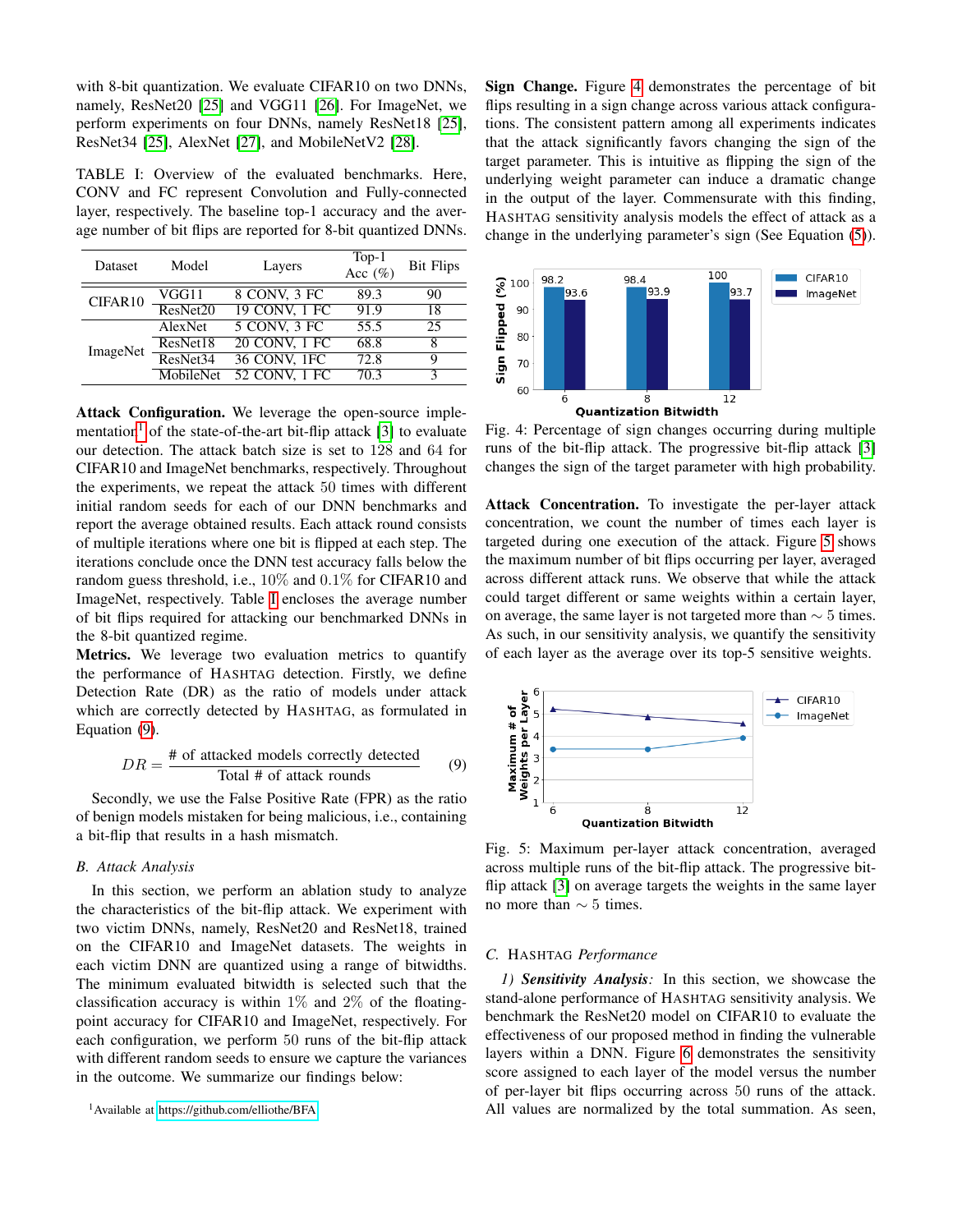<span id="page-6-0"></span>

Fig. 6: Per-layer sensitivity scores assigned by HASHTAG versus the number of per-layer bit-flips. All values are normalized and sum to 1. Results are gathered across 50 runs of the bit-flip attack on the ResNet20 DNN trained with CIFAR10 dataset.

there exists a correlation between the sensitivity score and the number of times the pertinent layer has been subject to attack; most attacks occur in layers 1, 7 which are also the most sensitive layers found by HASHTAG. Below, we provide a thorough evaluation of end-to-end HASHTAG execution.

*2) Detection Performance:* We leverage our sensitivity analysis to rank DNN layers in the order of their attack vulnerability. The top-k most sensitive layers are then selected as checkpoints to extract hashes during the pre-processing and online phases. During online execution, if there exists *at least one* hash mismatch with the ground-truth signature among DNN layers, HASHTAG marks the model as malicious. Figure [7](#page-6-1) demonstrates the detection performance of HASHTAG versus the number of checkpoint layers for various DNN benchmarks. For this experiment, all evaluated models are quantized with 8-bit parameters.

HASHTAG achieves a 100% attack detection rate with very few checkpoints. For the CIFAR10 benchmarks, HASHTAG

<span id="page-6-1"></span>

Fig. 7: HASHTAG detection rate versus the number of checkpoint layers used for signature extraction.

detects faulty DNNs with only 1 and 2 checkpoints on the VGG11 and ResNet20 architectures, respectively. For ImageNet, HASHTAG achieves a perfect detection rate on AlexNet with only 1 checkpoint. On the more complex architectures ResNet18 and ResNet34, HASHTAG achieves 100% detection with only 2 and 3 checkpoints. For the most complex benchmark, i.e., MobileNetV2 with 53 convolution and fullyconnected layers, HASHTAG achieves 96.2% detection rate with 3 checkpoints and reaches perfect accuracy with 5.

The results demonstrate HASHTAG's ability to correctly find the most vulnerable DNN layers and detect fault-injections using hash signatures. Note that HASHTAG has a False Positive Rate of 0.0%, i.e., it never mistakes benign layers for attacked ones. This is due to the fact that the hash value is constant as long as the underlying layer parameters remain intact, i.e., in the absence of bit flips.

Effect of Bitwidth. We benchmark ResNet20 and ResNet18 and sweep the quantization bitwidth of the victim DNN. Figure [8](#page-6-2) demonstrates the effect of DNN bitwidth on HASHTAG detection rate. While the bitwidth can affect the detection rate with only one checkpoint, it can be observed that HASHTAG becomes agnostic to the underlying bitwidth with more than 2 checkpoints. For > 2 checkpoints, HASHTAG consistently achieves a detection rate of 100%. This property allows HASH-TAG to be globally applicable to various DNN configurations employed in embedded applications.

<span id="page-6-2"></span>

Fig. 8: Effect of victim DNN's bitwidth on HASHTAG detection rate. The legend presents the utilized datasets along with the underlying bitwidths. ImageNet and CIFAR10 evaluations are performed with ResNet18 and ResNet20, respectively.

*3) Comparison with prior work:* We compare HASHTAG with the best prior work, i.e., WED [\[10\]](#page-8-7) and RADAR [\[20\]](#page-8-16) in terms of detection performance and overhead. We baseline the best reported results in the original papers, i.e., the WED(2) configuration from [\[10\]](#page-8-7), and  $G = 8$  and  $G = 512$  with interleaving for ResNet20 and ResNet18 from [\[20\]](#page-8-16). We devise two configurations for HASHTAG to enable on-par comparison with each of the prior work as follows.

Similar to HASHTAG, the proposed method in [\[10\]](#page-8-7) checkpoints a subset of DNN layers to detect malicious models. Therefore, for best comparison with this work, we evaluate HASHTAG with the number of checkpoints set to the minimum value required to obtain 100% detection rate (see Figure [7\)](#page-6-1). We call this configuration  $Cfq-1$ . The method in [\[20\]](#page-8-16), however, checkpoints all layers within the DNN and reports the performance as the total number of detected bit flips. Therefore, to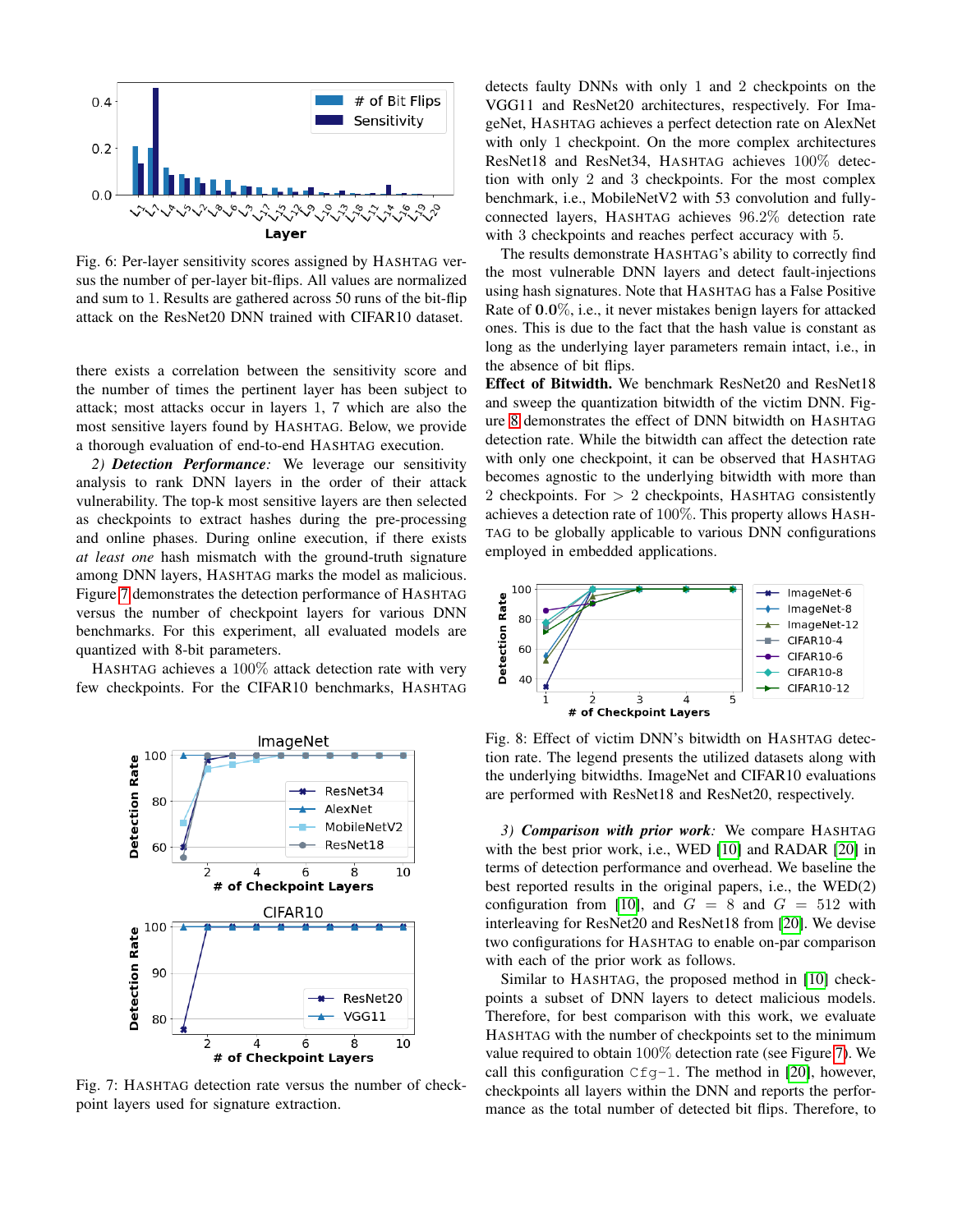compare with this work, we devise  $Cfg-2$ , where the number of checkpoints is selected such that all bit flips are detected. For  $Cfg-2$ , we set the number of checkpoints to 7 and 8 for ResNet18 and ResNet20, respectively.

The comparison results are summarized in Table [II.](#page-7-2) As seen, HASHTAG provides state-of-the-art detection performance at a fraction of the storage/computation cost compared to best prior works. Compared to WED [\[10\]](#page-8-7), HASHTAG significantly reduces the false-positive rate and achieves 100% detection rate with  $FPR = 0.0\%$ . Additionally, HASHTAG incurs 20−400× lower storage footprint. Compared to RADAR [\[20\]](#page-8-16), HASHTAG detects all bit flips within the model with 100% accuracy while incurring  $3-4\times$  lower storage cost. We further compare HASHTAG runtime with RADAR [\[20\]](#page-8-16). We measure our runtime on an ARM Cortex-A57 embedded CPU. For a fair comparison, we report the normalized runtimes, i.e., relative to the inference time of the victim DNN on the target hardware. As seen, HASHTAG achieves 175 − 183× faster runtime compared to [\[20\]](#page-8-16).

We would like to emphasize that unlike [\[20\]](#page-8-16), HASHTAG detection does not rely on the number of detected bit flips. Therefore, the setup in  $Cfg-2$  is purely for comparison purposes. The most representative metric for evaluating HASHTAG is the detection rate corresponding to  $Cfg-1$ , as explained in Section [V-A,](#page-4-3) Equation [\(9\)](#page-5-4).

<span id="page-7-2"></span>TABLE II: HASHTAG comparison with best prior works WED [\[10\]](#page-8-7) and RADAR [\[20\]](#page-8-16). Runtime numbers are measured on an ARM CPU and normalized by the inference time of the victim DNN.

| <b>Benchmark</b>     | Work         | Detection FPR |          | Detection Overhead                 |        |
|----------------------|--------------|---------------|----------|------------------------------------|--------|
|                      |              | (%)           |          | $(\%)$ Storage (KB) Runtime $(\%)$ |        |
| ResNet20             | WED          | 96            | 12       | 47                                 | N/A    |
|                      | <b>RADAR</b> | 97.5          | $\Omega$ | 8.2                                | 5.27   |
|                      | $Cfg-1$      | 100           | 0        | 0.5                                | 0.01   |
|                      | $Cfq-2$      | 100           | 0        | 2.1                                | 0.03   |
| ResNet18             | <b>RADAR</b> | 96.2          | 0        | 5.6                                | 1.83   |
|                      | $Cfg-2$      | 100           | 0        | 1.8                                | 0.01   |
| ResNet <sub>34</sub> | WED          | 100           | 4        | 302                                | N/A    |
|                      | $Cfq-1$      | 100           | 0        | 0.8                                | < 0.01 |
| MobileNet            | WED          | 100           | 6        | 26                                 | N/A    |
|                      | $Cfq-1$      | 100           | 0        | 1.3                                | < 0.01 |

*4) Storage and Computation Overhead:* Below we provide a more detailed analysis of the storage and runtime specifications of HASHTAG detection. HASHTAG storage and computation are linear in the number of checkpoint layers: we compute and store an 8-bit secret hash per checkpoint layer. In addition, the per-layer Pearson Pearson hash tables each incur a storage cost of 256B. The Pearson hash tables can be reused among layers, however, here we report the maximum required storage, i.e., when utilizing a unique hash table per checkpoint layer. For l checkpoint layers, the storage overhead of HASHTAG is, therefore,  $\mathcal{O}(257 \times l)B$ .

We measure HASHTAG runtime on the Jetson TX2 embedded board with an ARM Cortex-A57 CPU and an NVIDIA Pascal GPU. We develop and optimize the 8-bit Pearson hash in C, which is then invoked during DNN execution to detect bit flips. As a baseline, we report the inference time of the victim DNN running on GPU and CPU. The victim DNN is implemented and executed via PyTorch deep learning library. Table [III](#page-7-3) encloses the runtime and storage of HASHTAG across different benchmarks. The number of checkpoints is set to the minimum value required for a 100% detection rate. As evident from Table [III,](#page-7-3) HASHTAG delivers perfect detection performance while incurring a negligible storage and computation cost, making it suitable for real-time embedded DNN applications.

<span id="page-7-3"></span>TABLE III: HASHTAG overhead analysis. Here,  $#$  denotes the number of utilized checkpoint layers.

| Benchmark            | # | DNN Inference (ms) |       | Detection Overhead |           |
|----------------------|---|--------------------|-------|--------------------|-----------|
|                      |   | CPI                | GPU   | Storage $(\%)$     | Time (ms) |
| VGG11                |   | 1.5e <sub>3</sub>  | 110.7 | $3e-3$             | 0.1       |
| ResNet20             |   | 661.8              | 59.4  | $2e-2$             | 0.1       |
| AlexNet              |   | 7.9e <sub>3</sub>  | 240.7 | $4e-4$             | 1.3       |
| ResNet18             |   | 20.9e <sub>3</sub> | 198.5 | $4e-3$             | 07        |
| ResNet <sub>34</sub> |   | 40.8e3             | 229.7 | $3e-3$             | 1.8       |
| MobileNet            |   | 2.6e3              |       | 4e-2               |           |

#### VI. CONCLUSION

This paper presents HASHTAG, a highly accurate methodology for online detection of fault-injection attacks in DNN parameters. The core idea in HASHTAG is to extract a groundtruth signature from the benign model which is then used for verification at inference time. We extract the signatures by encoding DNN layer weights using a low-collision hash function. To minimize detection overhead, we only extract the hashes from a subset of DNN layers where the probability of attack occurrence is high. Towards this goal, HASHTAG is equipped with a novel sensitivity analysis that quantifies the vulnerability of DNN layers to bit-flip attacks. HASHTAG detection strategy provides several benefits: (1) it delivers 100% detection rate with 0 false alarms across a variety of benchmarks. (2) The proposed detection is backed up by provable performance guarantees that provide a lower bound on the detection rate. (3) HASHTAG incurs negligible storage and runtime overhead, enabling accurate fault detection on resource-constrained embedded devices. Our lightweight method and realistic threat model make HASHTAG an attractive candidate for practical deployment. Our thorough evaluations corroborate HASHTAG's competitive advantage in terms of attack detection and execution overhead.

## **REFERENCES**

- <span id="page-7-0"></span>[1] M. Javaheripi, M. Samragh, B. D. Rouhani, T. Javidi, and F. Koushanfar, "Curtail: Characterizing and thwarting adversarial deep learning," IEEE Transactions on Dependable and Secure Computing, vol. 18, no. 2, pp. 736–752, 2020.
- <span id="page-7-1"></span>[2] M. Javaheripi, M. Samragh, G. Fields, T. Javidi, and F. Koushanfar, "Cleann: Accelerated trojan shield for embedded neural networks," in 2020 IEEE/ACM International Conference On Computer Aided Design (ICCAD). IEEE, 2020, pp. 1–9.